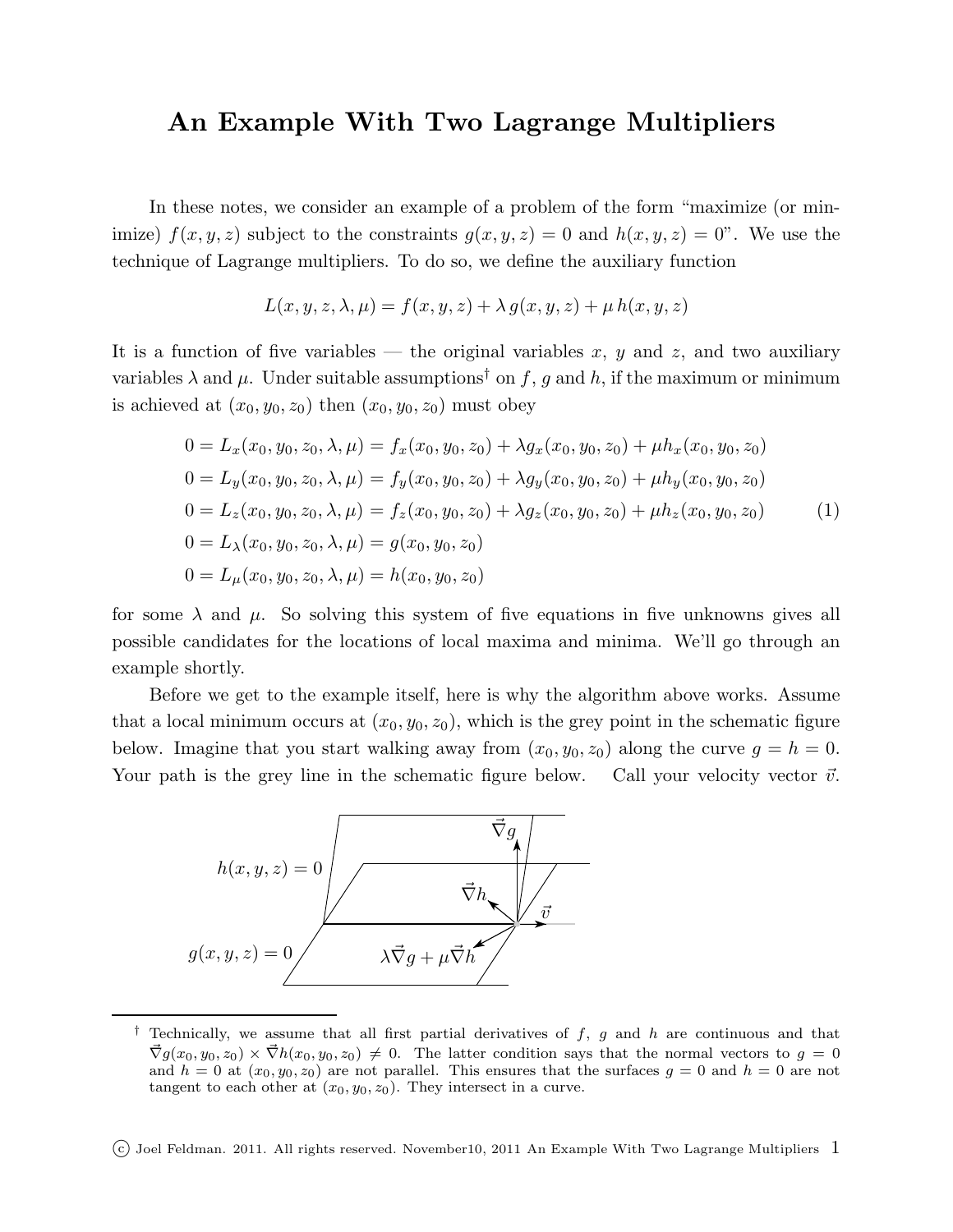It is tangent to the curve  $g(x, y, z) = h(x, y, z) = 0$ . Because f has a local minimum at  $(x_0, y_0, z_0)$ , f must be increasing (or constant) as we leave  $(x_0, y_0, z_0)$ . So the directional derivative

$$
D_{\vec{v}}f(x_0,y_0,z_0)=\vec{\nabla}f(x_0,y_0,z_0)\cdot\vec{v}\geq 0
$$

Now start over. Again walk away from  $(x_0, y_0, z_0)$  along the curve  $g = h = 0$ , but this time moving in the oppposite direction, with velocity vector  $-\vec{v}$ . Again f must be increasing (or constant) as we leave  $(x_0, y_0, z_0)$ , so the directional derivative

$$
D_{-\vec{v}}f(x_0, y_0, z_0) = \vec{\nabla}f(x_0, y_0, z_0) \cdot (-\vec{v}) \ge 0
$$

As both  $\vec{\nabla} f(x_0, y_0, z_0) \cdot \vec{v}$  and  $-\vec{\nabla} f(x_0, y_0, z_0) \cdot \vec{v}$  are at least zero, we now have that

$$
\vec{\nabla} f(x_0, y_0, z_0) \cdot \vec{v} = 0 \tag{2}
$$

for all vectors  $\vec{v}$  that are tangent to the curve  $g = h = 0$  at  $(x_0, y_0, z_0)$ . Let's denote by T the set of all vectors  $\vec{v}$  that are tangent to the curve  $g = h = 0$  at  $(x_0, y_0, z_0)$  and let's denote by  $\mathcal{T}^{\perp}$  the set of all vectors that are perpendicular to all vectors in  $\mathcal{T}$ . So (2) says that  $\vec{\nabla} f(x_0, y_0, z_0)$  must in  $\mathcal{T}^{\perp}$ .

We now find all vectors in  $\mathcal{T}^{\perp}$ . We can easily guess two such vectors. Since the curve  $g = h = 0$  lies inside the surface  $g = 0$  and  $\vec{\nabla} g(x_0, y_0, z_0)$  is normal to  $g = 0$  at  $(x_0, y_0, z_0)$ , we have

$$
\vec{\nabla}g(x_0, y_0, z_0) \cdot \vec{v} = 0 \tag{3}
$$

Similarly, since the the curve  $g = h = 0$  lies inside the surface  $h = 0$  and  $\vec{\nabla}h(x_0, y_0, z_0)$  is normal to  $h = 0$  at  $(x_0, y_0, z_0)$ , we have

$$
\vec{\nabla}h(x_0, y_0, z_0) \cdot \vec{v} = 0 \tag{4}
$$

Picking any two constants  $\lambda$  and  $\mu$ , multiplying (3) by  $-\lambda$ , multiplying (4) by  $-\mu$  and adding gives that

$$
(-\lambda \vec{\nabla} g(x_0, y_0, z_0) - \mu \vec{\nabla} h(x_0, y_0, z_0)) \cdot \vec{v} = 0
$$

for all vectors  $\vec{v}$  in  $\mathcal{T}$ . Thus, for all  $\lambda$  and  $\mu$ , the vector  $-\lambda \vec{\nabla} g(x_0, y_0, z_0) - \mu \vec{\nabla} h(x_0, y_0, z_0)$ is in  $\mathcal{T}^{\perp}$ .

Now the vectors in  $\mathcal T$  form a line. (They are all tangent to the same curve at the same point.) So,  $\mathcal{T}^{\perp}$ , the set of all vectors perpendicular to  $\mathcal{T}$ , forms a plane. As  $\lambda$  and  $\mu$  run over all real numbers, the vectors  $-\lambda \vec{\nabla} g(x_0, y_0, z_0) - \mu \vec{\nabla} h(x_0, y_0, z_0)$  form a plane. Thus we have found all vector in  $\mathcal{T}^{\perp}$  and we conclude that  $\vec{\nabla} f(x_0, y_0, z_0)$  must be of the form  $-\lambda \vec{\nabla} g(x_0, y_0, z_0) - \mu \vec{\nabla} h(x_0, y_0, z_0)$  for some real numbers  $\lambda$  and  $\mu$ . The three components of the equation

$$
\vec{\nabla} f(x_0, y_0, z_0) = -\lambda \vec{\nabla} g(x_0, y_0, z_0) - \mu \vec{\nabla} h(x_0, y_0, z_0)
$$

are exactly the first three equations of (1). This completes the explanation of why the Lagrange multiplier algorithm works.

(c) Joel Feldman. 2011. All rights reserved. November10, 2011 An Example With Two Lagrange Multipliers  $2$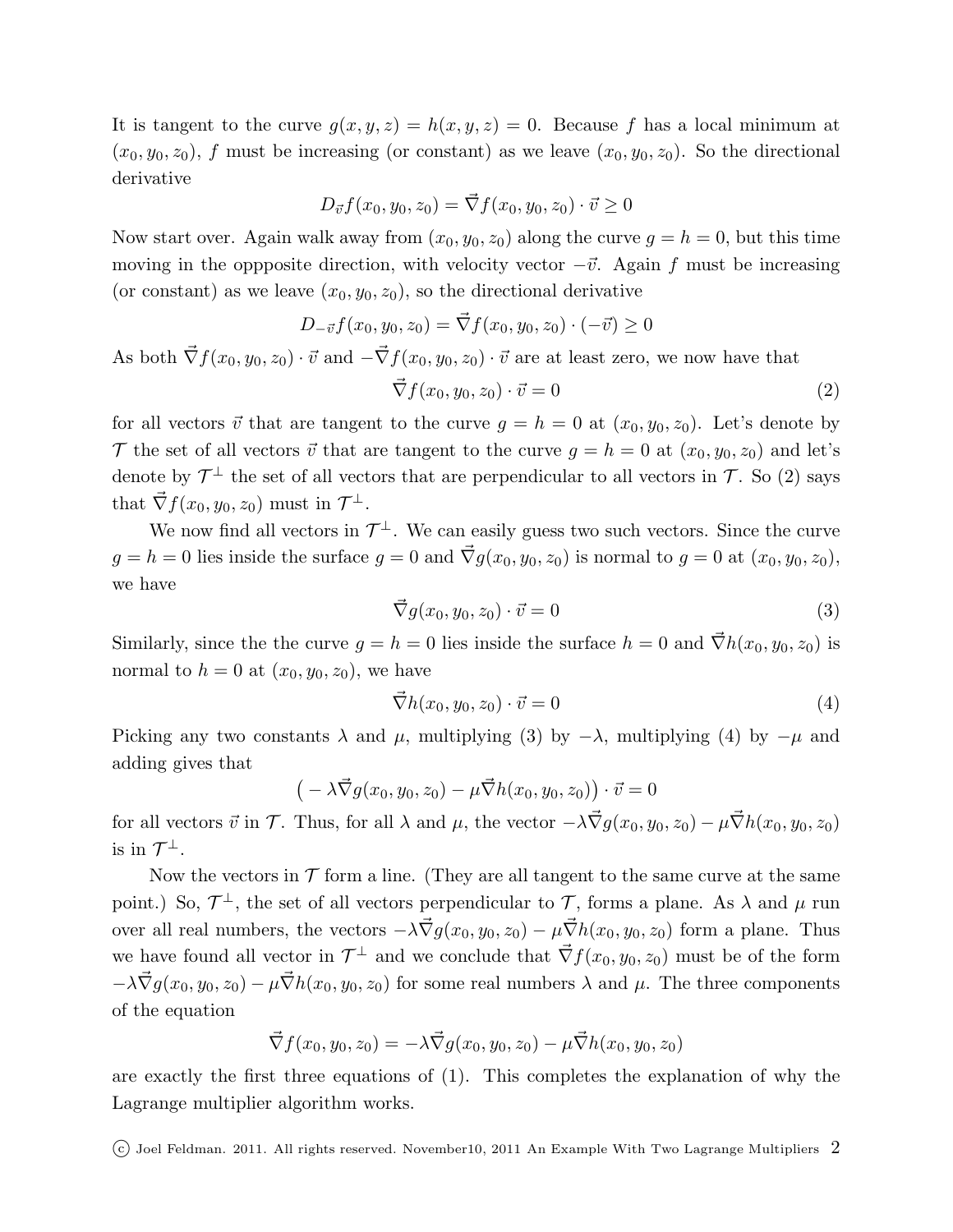**Example.** In this example, we find the distance from the origin to the curve  $z^2 = x^2 + y^2$ ,  $x - 2z = 3$ . That is, we minimize

$$
f(x, y, z) = x^2 + y^2 + z^2
$$

subject to the constraints

$$
0 = g(x, y, z) = x2 + y2 - z2
$$
 
$$
0 = h(x, y, z) = x - 2z - 3
$$

To do so we define the auxiliary function

$$
L(x, y, z, \lambda, \mu) = f(x, y, z) + \lambda g(x, y, z) + \mu h(x, y, z)
$$
  
=  $x^2 + y^2 + z^2 + \lambda [x^2 + y^2 - z^2] + \mu [x - 2z - 3]$ 

and solve the system of equations

(1) 
$$
0 = L_x(x, y, z, \lambda, \mu) = 2x + 2\lambda x + \mu = 2(1 + \lambda)x + \mu
$$
  
\n(2) 
$$
0 = L_y(x, y, z, \lambda, \mu) = 2y + 2\lambda y = 2(1 + \lambda)y
$$
  
\n(3) 
$$
0 = L_z(x, y, z, \lambda, \mu) = 2z - 2\lambda z - 2\mu = 2(1 - \lambda)z - 2\mu
$$
  
\n(4) 
$$
0 = L_z(x, y, z, \lambda, \mu) = x^2 + x^2 - z^2
$$

(4) 
$$
0 = L_{\lambda}(x, y, z, \lambda, \mu) = x^2 + y^2 - z^2
$$

(5) 
$$
0 = L_{\mu}(x, y, z, \lambda, \mu) = x - 2z - 3
$$

Equation (2) tells us that either  $y = 0$  or  $\lambda = -1$ . Case  $\lambda = -1$ : When  $\lambda = -1$  the remaining equations reduce to

(1) 
$$
0 = \mu
$$
  
\n(3)  $0 = 4z - 2\mu$   
\n(4)  $0 = x^2 + y^2 - z^2$   
\n(5)  $0 = x - 2z - 3$ 

So

(1) 
$$
\implies
$$
  $\mu = 0 \stackrel{(3)}{\implies} z = 0 \stackrel{(5)}{\implies} x = 3 \stackrel{(4)}{\implies} 0 = 9 + y^2 - 0$ 

which is impossible, so we can't have  $\lambda = -1$ . Case  $y = 0$ : When  $y = 0$  the remaining equations reduce to

> (1)  $0 = 2(1 + \lambda)x + \mu$ (3)  $0 = 2(1 - \lambda)z - 2\mu$ (4)  $0 = x^2 - z^2$ (5)  $0 = x - 2z - 3$

 $\overline{c}$  Joel Feldman. 2011. All rights reserved. November10, 2011 An Example With Two Lagrange Multipliers  $\overline{3}$